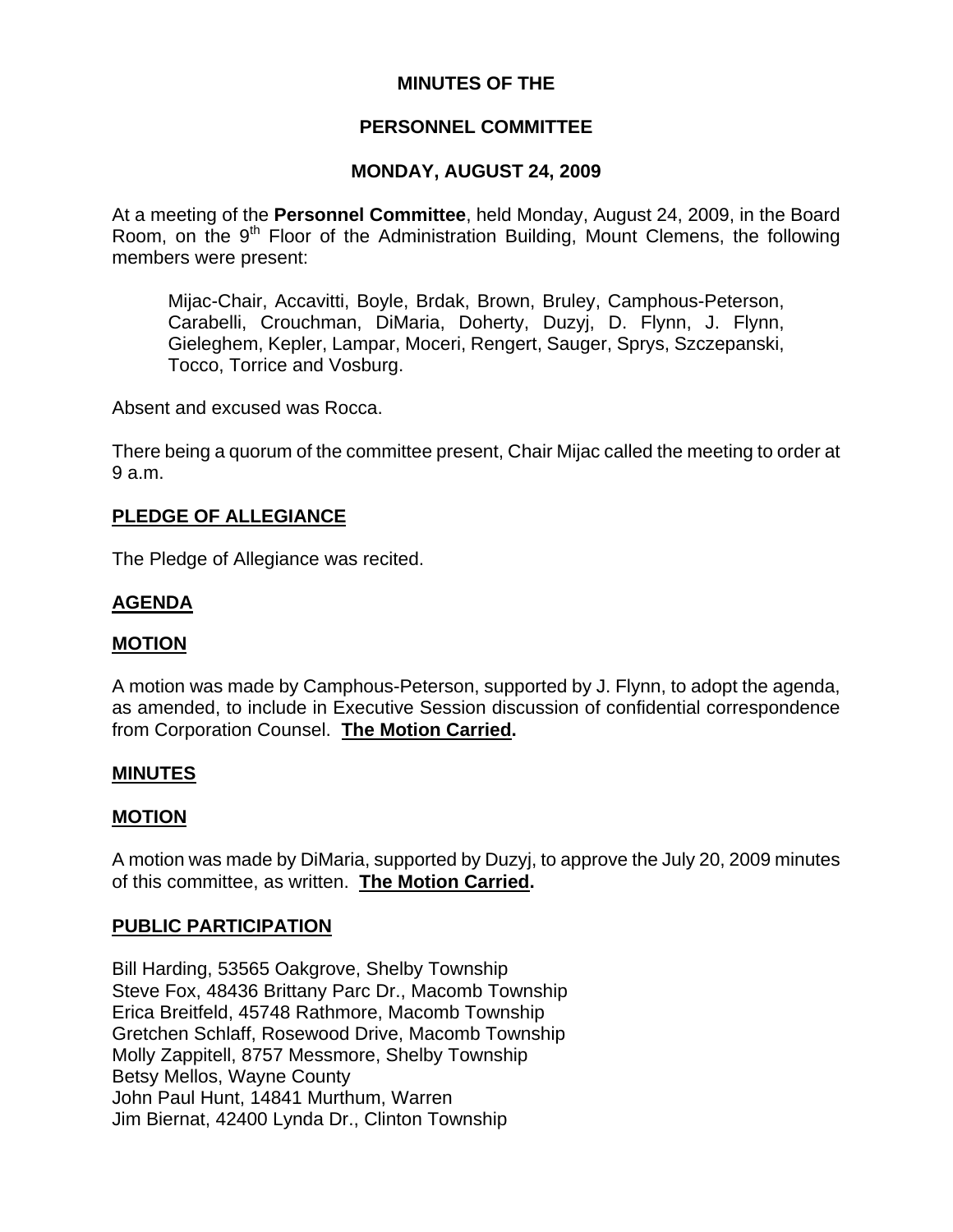## **APPROVE RECONFIRMATION OF VACANCIES**

### **COMMITTEE RECOMMENDATION – MOTION**

A MOTION WAS MADE BY TORRICE, SUPPORTED BY J. FLYNN, TO RECOMMEND THAT THE BOARD OF COMMISSIONERS APPROVE RECONFIRMATION OF THE FOLLOWING VACANCIES:

| <b>ONE CASE MANAGER</b>                                  | MACOMB/ST. CLAIR EMPLOYMENT &<br><b>TRAINING AGENCY</b> |
|----------------------------------------------------------|---------------------------------------------------------|
| ONE TECHNICIAN-VISION & HEARING, HEALTH<br><b>SENIOR</b> |                                                         |
| ONE EXECUTIVE DIRECTOR                                   | <b>COMMUNITY MENTAL HEALTH</b>                          |
| <b>TWO CASE MANAGER II'S</b>                             | <b>COMMUNITY MENTAL HEALTH</b>                          |
| <b>ONE ADMINISTRATIVE ASSISTANT I</b>                    | <b>COMMUNITY MENTAL HEALTH</b>                          |

ONE RESOURCE ADVOCATE SENIOR CITIZEN SERVICES

The following commissioners spoke: Bruley, Sprys, Doherty and J. Flynn.

Chair Mijac called for a vote on the motion and **THE MOTION CARRIED WITH CARABELLI AND DUZYJ VOTING "NO."** 

## **SALARY ADJUSTMENT FOR EMERGENCY MANAGER COORDINATOR**

## **COMMITTEE RECOMMENDATION – MOTION**

A MOTION WAS MADE BY TOCCO, SUPPORTED BY DOHERTY, TO RECOMMEND THAT THE BOARD OF COMMISSIONERS APPROVE THE SALARY ADJUSTMENT FOR THE POSITION OF EMERGENCY MANAGER COORDINATOR IN THE EMERGENCY MANAGEMENT DEPARTMENT.

## **AMENDMENT**

A MOTION WAS MADE BY DiMARIA, SUPPORTED BY CAMPHOUS-PETERSON, TO INCREASE THE MAXIMUM SALARY AMOUNT (\$70,678.37) BY \$2,500.

The following commissioners spoke: DiMaria, Doherty, Bruley, Gieleghem, Szczepanski and Tocco.

Chair Mijac called for a vote on the amendment and **THE MOTION WAS DEFEATED.** 

Chair Mijac called for a vote on the motion and **THE MOTION CARRIED.**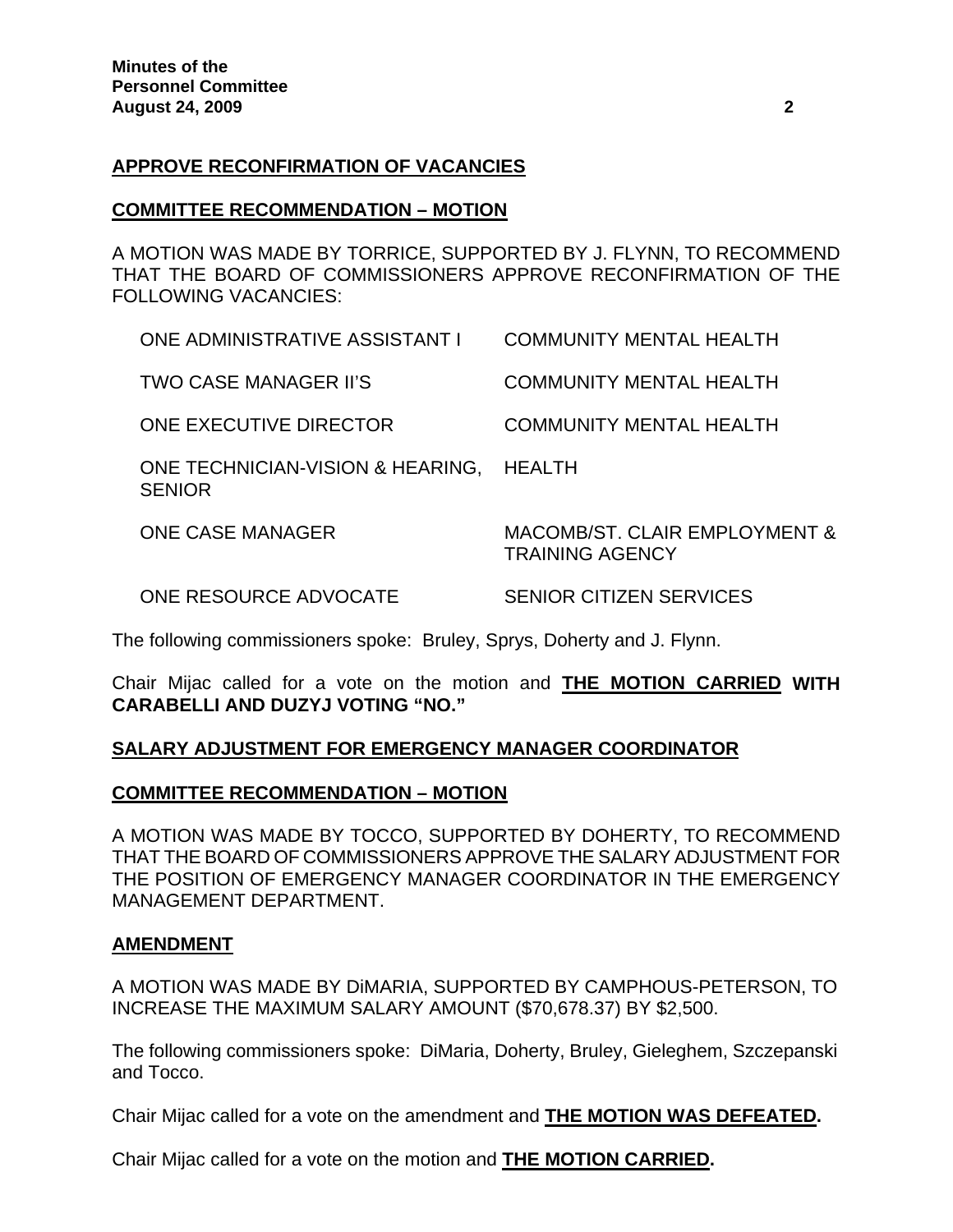# **ADDITION OF ONE FULL-TIME SUPERVISOR IN MACOMB/ST. CLAIR EMPLOYMENT & TRAINING AGENCY AS A RESULT OF THE NO WORKER LEFT BEHIND PROGRAM**

## **COMMITTEE RECOMMENDATION – MOTION**

A MOTION WAS MADE BY CAMPHOUS-PETERSON, SUPPORTED BY J. FLYNN, TO RECOMMEND THAT THE BOARD OF COMMISSIONERS APPROVE THE ADDITION OF ONE FULL-TIME SUPERVISOR POSITION IN THE MACOMB/ST. CLAIR EMPLOYMENT & TRAINING AGENCY AS A RESULT OF THE NO WORKER LEFT BEHIND (NWLB) PROGRAM THROUGH THE ECONOMIC RECOVERY AND REINVESTMENT ACT OF 2009.

The following commissioners spoke: Gieleghem and Carabelli.

Chair Mijac called for a vote on the motion and **THE MOTION CARRIED.**

## **APPROVAL OF VARIOUS PERSONNEL ACTIONS IN COMMUNITY SERVICES AGENCY AS A RESULT OF THE EARLY HEAD START AND EXPANSION PROGRAM PROPOSALS**

# **COMMITTEE RECOMMENDATION – MOTION**

A MOTION WAS MADE BY CAMPHOUS-PETERSON, SUPPORTED BY DOHERTY, TO RECOMMEND THAT THE BOARD OF COMMISSIONERS APPROVE VARIOUS PERSONNEL ACTIONS IN THE COMMUNITY SERVICES AGENCY AS A RESULT OF THE EARLY HEAD START AND EXPANSION PROGRAM PROPOSALS, CONTINGENT ON RECEIPT OF FINAL GRANT APPROVAL. **THE MOTION CARRIED.** 

## **RECLASSIFICATION OF ONE CASE MANAGER III TO THERAPIST II IN THE COMMUNITY MENTAL HEALTH DEPARTMENT**

# **COMMITTEE RECOMMENDATION – MOTION**

A MOTION WAS MADE BY J. FLYNN, SUPPORTED BY VOSBURG, TO RECOMMEND THAT THE BOARD OF COMMISSIONERS APPROVE THE RECLASSIFICATION OF ONE CASE MANAGER III POSITION TO ONE THERAPIST II IN THE COMMUNITY MENTAL HEALTH DEPARTMENT. **THE MOTION CARRIED.** 

## **EXECUTIVE SESSION TO DISCUSS LABOR NEGOTIATIONS AND CONFIDENTIAL CORRESPONDENCE FROM CORPORATION COUNSEL**

## **MOTION**

A motion was made by J. Flynn, supported by Camphous-Peterson, to enter into Executive Session for the purpose of discussing labor negotiations and confidential correspondence from Corporation Counsel.